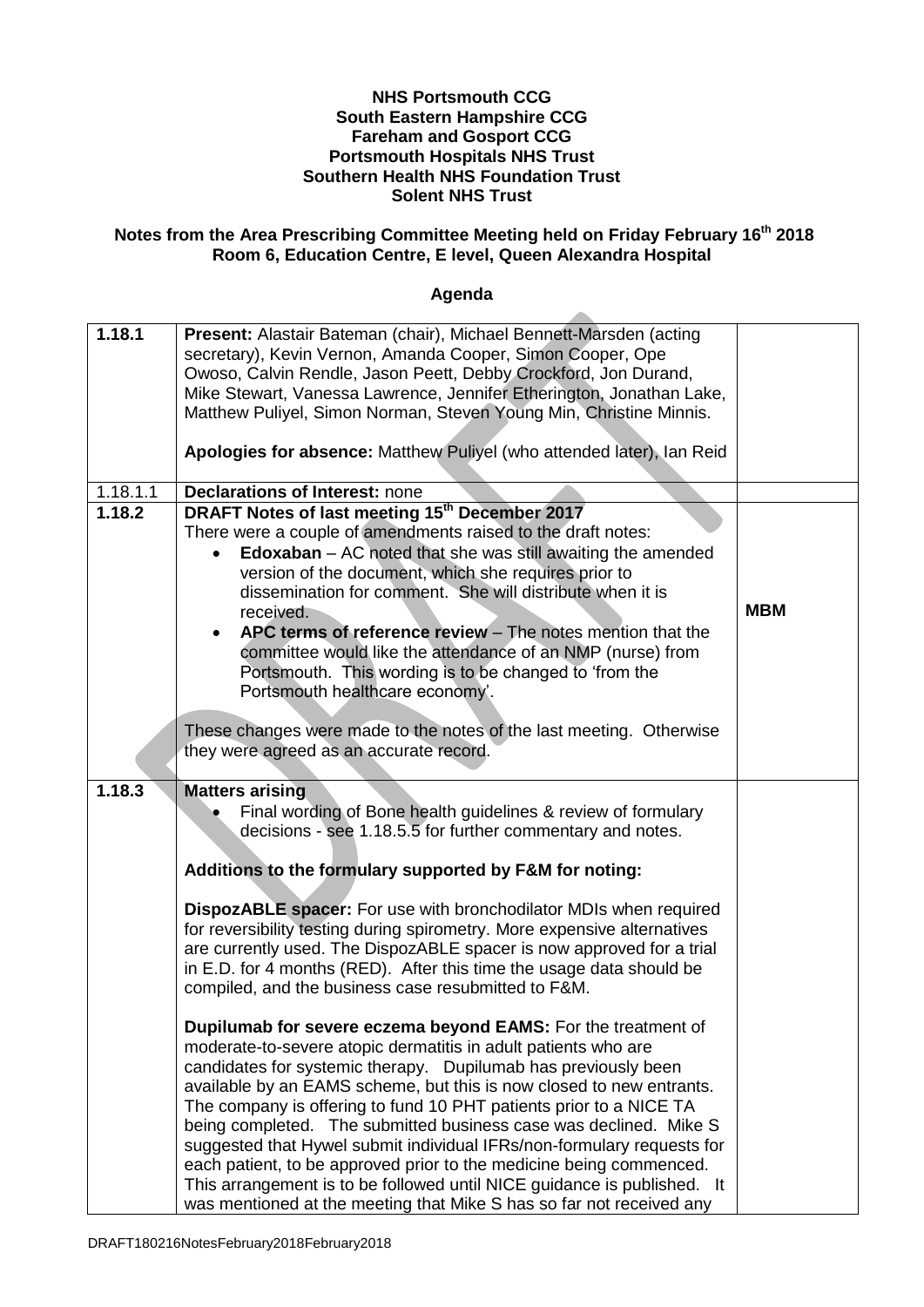|                    | IFRs for this drug/indication.                                                                                                                                                                                                                                                                                                                                                                                                                                                                                                                                                                                                             |            |
|--------------------|--------------------------------------------------------------------------------------------------------------------------------------------------------------------------------------------------------------------------------------------------------------------------------------------------------------------------------------------------------------------------------------------------------------------------------------------------------------------------------------------------------------------------------------------------------------------------------------------------------------------------------------------|------------|
|                    | <b>Medihoney Barrier Cream:</b> $2^{nd}$ line for nappy rash (if improvement is                                                                                                                                                                                                                                                                                                                                                                                                                                                                                                                                                            |            |
|                    | not seen with current first line, Derma S). Medihoney Barrier Cream is                                                                                                                                                                                                                                                                                                                                                                                                                                                                                                                                                                     |            |
|                    | approved for addition to the formulary (RED) under advice of tissue                                                                                                                                                                                                                                                                                                                                                                                                                                                                                                                                                                        |            |
|                    | viability. Usage is estimated at 2 patients per month.                                                                                                                                                                                                                                                                                                                                                                                                                                                                                                                                                                                     |            |
|                    |                                                                                                                                                                                                                                                                                                                                                                                                                                                                                                                                                                                                                                            |            |
| 1.18.4<br>1.18.4.1 | Formulary Management - applications for approval                                                                                                                                                                                                                                                                                                                                                                                                                                                                                                                                                                                           |            |
|                    | <b>Coding status changes for Lidocaine and Hydrocortisone</b><br>Phillip Foster was not present to discuss the proposed changes, but<br>they were considered in-absentia.                                                                                                                                                                                                                                                                                                                                                                                                                                                                  |            |
|                    | <b>Lidocaine 5% patches</b> – It was proposed that Lidocaine 5% patches<br>have their formulary status changed from RED to GREEN, but with the<br>condition that this product is only prescribed in post-herpetic neuralgia.<br>It was acknowledged that NHS England and NHS clinical<br>commissioners have mentioned this drug in their document 'items which<br>should not be prescribed in primary care; guidance for CCGs', but these<br>recommendations do not apply to patients treated in line with NICE<br>CG173 but are still experiencing neuropathic pain associated with<br>herpes zoster infection (post-herpetic neuralgia). | <b>MBM</b> |
|                    | Hydrocortisone Sodium Phosphate Injection - It was proposed that<br>hydrocortisone sodium phosphate injection be changed from RED to<br>AMBER. It was stated that generally patients were initiated this drug<br>by Endocrinology for adrenal crisis, but when it went out of date the<br>patients may be better served by obtaining a replacement via a GP<br>FP10 rather than via secondary care. This proposal has been<br>supported by Partha Kar and Prof Mike Cummings.                                                                                                                                                              |            |
|                    | APC Decision: Both changes were approved by the APC committee.<br>The Portsmouth and South East Hampshire Formulary will be amended<br>in line with the proposals.                                                                                                                                                                                                                                                                                                                                                                                                                                                                         |            |
| 1.18.5             | Drug therapy and shared care guidance for approval                                                                                                                                                                                                                                                                                                                                                                                                                                                                                                                                                                                         |            |
| 1.18.5.1           | <b>Shared care agreements for Acamprosate</b>                                                                                                                                                                                                                                                                                                                                                                                                                                                                                                                                                                                              |            |
|                    | Christine Minnis attended to present this shared care agreement, which<br>is an update to the 2015 guideline (now out of date and due for review).                                                                                                                                                                                                                                                                                                                                                                                                                                                                                         |            |
|                    | The APC committee identified several changes that needed to be made                                                                                                                                                                                                                                                                                                                                                                                                                                                                                                                                                                        |            |
|                    | to the document:                                                                                                                                                                                                                                                                                                                                                                                                                                                                                                                                                                                                                           |            |
|                    | AB requested that the document wording be changed so that the                                                                                                                                                                                                                                                                                                                                                                                                                                                                                                                                                                              | <b>CM</b>  |
|                    | GP is 'requested' to initiate shared care. Currently the<br>document is authoritative in tone, and belies the fact that this is                                                                                                                                                                                                                                                                                                                                                                                                                                                                                                            |            |
|                    | an agreement, not a mandate. It was further acknowledged that                                                                                                                                                                                                                                                                                                                                                                                                                                                                                                                                                                              |            |
|                    | some GPs may refuse this shared care agreement, and there                                                                                                                                                                                                                                                                                                                                                                                                                                                                                                                                                                                  |            |
|                    | needs to be a stated mechanism to deal with this eventuality                                                                                                                                                                                                                                                                                                                                                                                                                                                                                                                                                                               |            |
|                    | (and that this is a theme in general, not just with this document).                                                                                                                                                                                                                                                                                                                                                                                                                                                                                                                                                                        |            |
|                    | SC identified that the GP was being requested to take<br>$\bullet$<br>prescribing responsibility at 4 weeks from drug initiation,                                                                                                                                                                                                                                                                                                                                                                                                                                                                                                          |            |
|                    | although the initiating secondary care consultant will be                                                                                                                                                                                                                                                                                                                                                                                                                                                                                                                                                                                  |            |
|                    | reviewing the patient at 3 weekly intervals for the first 12 weeks.                                                                                                                                                                                                                                                                                                                                                                                                                                                                                                                                                                        |            |
|                    | It was requested that the document be changed so that the GP                                                                                                                                                                                                                                                                                                                                                                                                                                                                                                                                                                               |            |
|                    | picks up the patient after 12 weeks.                                                                                                                                                                                                                                                                                                                                                                                                                                                                                                                                                                                                       |            |
|                    | JE mentioned that the document stipulated doses based on                                                                                                                                                                                                                                                                                                                                                                                                                                                                                                                                                                                   |            |
|                    | patient weight, but that there was no indication whose<br>responsibility it would be to weigh the patient.                                                                                                                                                                                                                                                                                                                                                                                                                                                                                                                                 |            |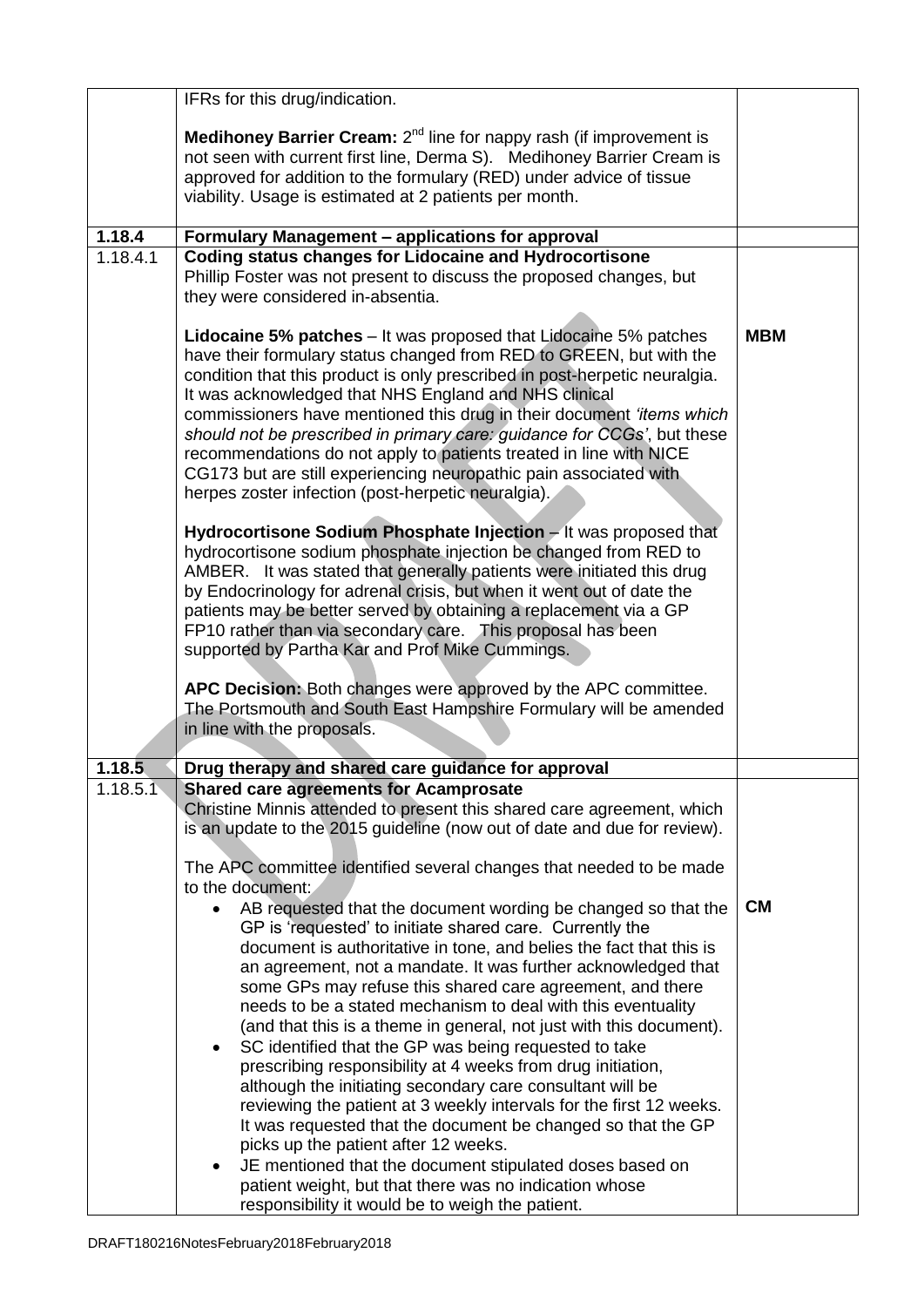|          | APC Decision: Provisionally accepted. Document to be revised and<br>then sent to the chair for chairman's approval.                                                                                                                                                                                                                                                                                                                                                                                                                                                                                                                                                                                                                                                                                                                                                                                                                                                                                                                                                                                                                                                                                                                                                                                                                                                                                                                                                                                                                                                                                                                                                                                                                                                                                                                                                                                                                                                                                                                                                                                                                                                                                                                                                                                                                                                                                                         |            |
|----------|-----------------------------------------------------------------------------------------------------------------------------------------------------------------------------------------------------------------------------------------------------------------------------------------------------------------------------------------------------------------------------------------------------------------------------------------------------------------------------------------------------------------------------------------------------------------------------------------------------------------------------------------------------------------------------------------------------------------------------------------------------------------------------------------------------------------------------------------------------------------------------------------------------------------------------------------------------------------------------------------------------------------------------------------------------------------------------------------------------------------------------------------------------------------------------------------------------------------------------------------------------------------------------------------------------------------------------------------------------------------------------------------------------------------------------------------------------------------------------------------------------------------------------------------------------------------------------------------------------------------------------------------------------------------------------------------------------------------------------------------------------------------------------------------------------------------------------------------------------------------------------------------------------------------------------------------------------------------------------------------------------------------------------------------------------------------------------------------------------------------------------------------------------------------------------------------------------------------------------------------------------------------------------------------------------------------------------------------------------------------------------------------------------------------------------|------------|
| 1.18.5.2 | <b>Glaucoma Prescribing Guidelines</b><br>This document was submitted by Chris Stevens, who was not present<br>to discuss the document. The APC committee did not have any<br>recommendations or comments on the document.<br>APC Action: For noting.                                                                                                                                                                                                                                                                                                                                                                                                                                                                                                                                                                                                                                                                                                                                                                                                                                                                                                                                                                                                                                                                                                                                                                                                                                                                                                                                                                                                                                                                                                                                                                                                                                                                                                                                                                                                                                                                                                                                                                                                                                                                                                                                                                       |            |
| 1.18.5.3 | Commissioning arrangements for Liver transplant medications<br>This item was combined with 1.18.6.10 and is discussed later in this<br>document.                                                                                                                                                                                                                                                                                                                                                                                                                                                                                                                                                                                                                                                                                                                                                                                                                                                                                                                                                                                                                                                                                                                                                                                                                                                                                                                                                                                                                                                                                                                                                                                                                                                                                                                                                                                                                                                                                                                                                                                                                                                                                                                                                                                                                                                                            |            |
| 1.18.5.4 | Inflammatory arthritis biologic pathways<br>Simon Norman and Dr Stephen Young-Min attended to present these<br>documents. Olumiant (baricitinib) is a JAK inhibitor and is used to treat<br>moderate to severe active rheumatoid arthritis in adult patients who<br>have responded inadequately to, or who are intolerant to one or more<br>disease-modifying anti-rheumatic drug(s). It comes as an oral<br>preparation and is delivered via a third-party homecare provider. Last<br>year on the 9th of August NICE issued guidance regarding the use of<br>baricitinib for severe rheumatoid arthritis (TA466). This TA was<br>approved for local use by the APC in late 2017. The guidance states<br>that if a patient has a DAS28 score of more than 5.1 and has tried and<br>failed a combination of conventional DMARDs, then they are eligible to<br>start treatment with baricitinib. If, however, they have already tried and<br>failed an anti-TNF medicine, then they must first receive rituximab prior<br>to starting treatment with baricitinib, or to directly quote the guidance<br>text; 'cannot use rituximab'. The issue is that there are valid reasons not<br>to use rituximab that could be considered preferences rather than<br>contraindications (and skipping straight to baricitinib would therefore be<br>treating outside NICE guidance). SYM & SN submitted these<br>documents to elicit debate and try to clarify the use of the term "cannot"<br>use rituximab".<br>There was debate about this issue. AC mentioned that current advice<br>was to use the best value biologic, and SYM noted that baricitinib is<br>cheaper than rituximab when a lower dose is needed (but not the higher<br>dose). Baricitinib is also an oral preparation, so may be more<br>appropriate in certain circumstances. AB noted that the documents<br>were a little confusing as they mixed up generic drug names and<br>brands, which made following them difficult. Nevertheless, it was<br>agreed that it was not the committee's role or purview to interpret NICE<br>guidance and that this should be clarified by NICE themselves.<br>APC action: For noting. AB stated that it is not the role of the<br>committee to clarify NICE guidance. This should instead be discussed<br>and agreed locally with specialist doctors and pharmacists until NICE<br>publish advice and clarify their position. | <b>SYM</b> |
| 1.18.5.5 | <b>Final wording of Bone health guidelines</b><br>Simon Norman and Dr Stephen Young-Min attended to present these<br>updated guidelines, which were last presented at the APC in December<br>2017. There were a few notable changes:                                                                                                                                                                                                                                                                                                                                                                                                                                                                                                                                                                                                                                                                                                                                                                                                                                                                                                                                                                                                                                                                                                                                                                                                                                                                                                                                                                                                                                                                                                                                                                                                                                                                                                                                                                                                                                                                                                                                                                                                                                                                                                                                                                                        |            |
|          | Formatting issues (especially inappropriate underlining) have                                                                                                                                                                                                                                                                                                                                                                                                                                                                                                                                                                                                                                                                                                                                                                                                                                                                                                                                                                                                                                                                                                                                                                                                                                                                                                                                                                                                                                                                                                                                                                                                                                                                                                                                                                                                                                                                                                                                                                                                                                                                                                                                                                                                                                                                                                                                                               |            |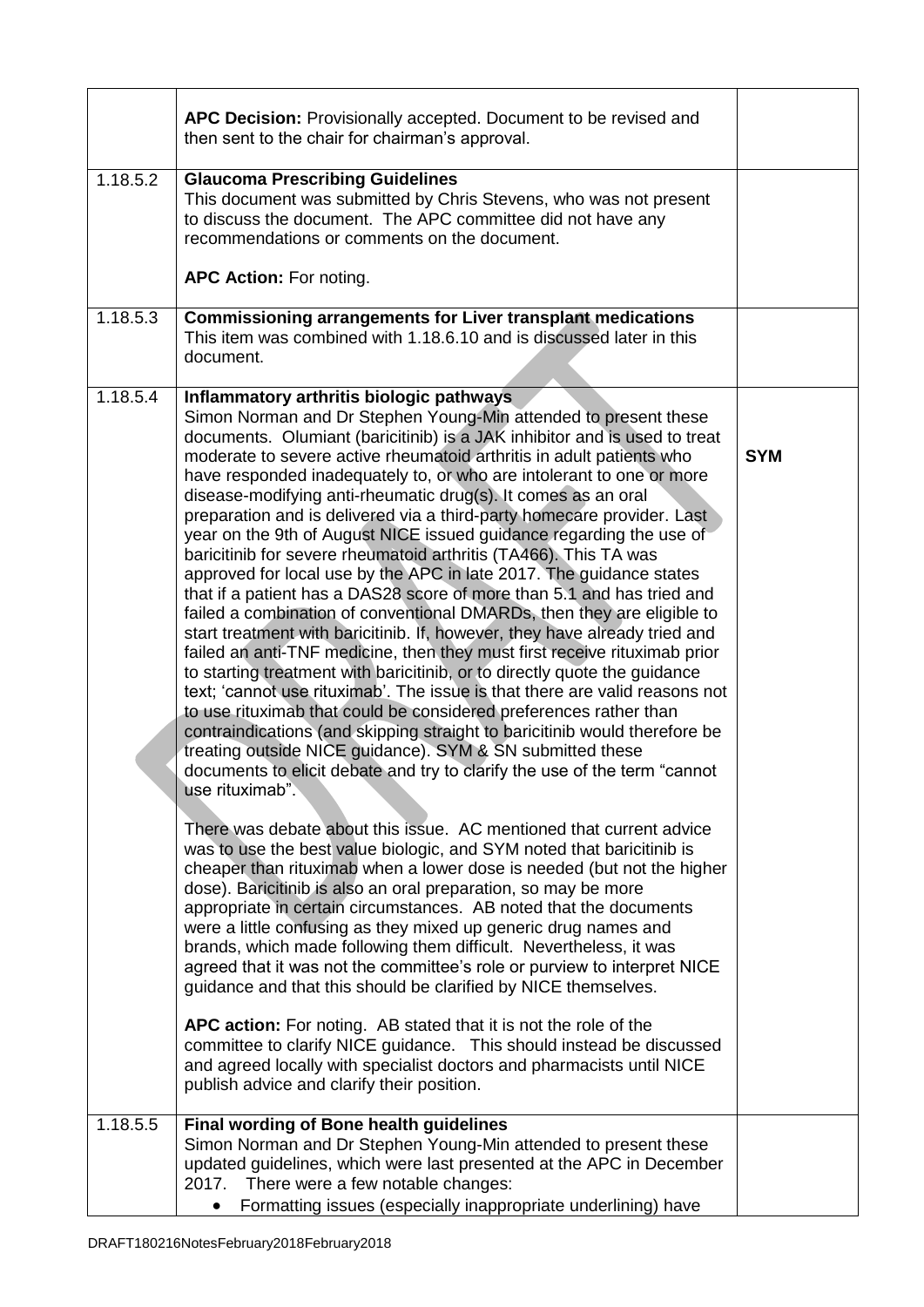|          | been corrected.                                                                                                                                                                                                                                                                                                                                                                                                                                                                                                                                                                                                                                                                                                                                                                                                                                                                                                                                                                                                                                                                                                                                                                                                                                                                                                                                                                                                                                                                                                                                                                                                                                                                                                                                                                                                                                    | <b>SYM/MBM</b> |
|----------|----------------------------------------------------------------------------------------------------------------------------------------------------------------------------------------------------------------------------------------------------------------------------------------------------------------------------------------------------------------------------------------------------------------------------------------------------------------------------------------------------------------------------------------------------------------------------------------------------------------------------------------------------------------------------------------------------------------------------------------------------------------------------------------------------------------------------------------------------------------------------------------------------------------------------------------------------------------------------------------------------------------------------------------------------------------------------------------------------------------------------------------------------------------------------------------------------------------------------------------------------------------------------------------------------------------------------------------------------------------------------------------------------------------------------------------------------------------------------------------------------------------------------------------------------------------------------------------------------------------------------------------------------------------------------------------------------------------------------------------------------------------------------------------------------------------------------------------------------|----------------|
|          | NICE TA464 recommends the use of the FRAX 10-year risk<br>score, but this is an insensitive clinical scoring system which can<br>lead to false positives in a percentage of the population. NICE<br>have since clarified that FRAX is an indicator but not a clinical<br>intervention threshold. SYM has added a box to page 2 of the<br>document, and comments throughout, to aid interpretation of the<br>FRAX score.<br>Ibandronate has been added to the guidance as it is NICE<br>approved.<br>Page 8 has been amended to clarify bisphosphonates in order<br>$\bullet$<br>of clinical preference.<br>AB had concerns over the length and complexity of the document but<br>agreed with SYM that bone health is a complex issue, and the guideline<br>tries to give careful, comprehensive and nuanced advice. It was<br>decided that it is easier to follow than first impressions.<br>Following discussion of the guidance, the APC committee considered<br>the proposal to add Binosto to the Portsmouth and South East<br>Hampshire Formulary. There were several concerns that Binosto was<br>just as difficult to take as Alendronate, and the only benefit it offered<br>was that it was easier to swallow in patients with difficulties.<br>Alendronate tablets disperse in 10 mL of water within 2-5 minutes to<br>give very fine particles that disperse easily. All other warnings for<br>Binosto were still the same as Alendronate tablets, and the patient<br>would still need to sit in an upright position when taking the medication.<br>As such, it would offer poor value to the local healthcare economy.<br>APC decision - Provisionally accepted. Guidelines to be revised to<br>remove Binosto and then sent to the chair for chairman's approval.<br>Ibandronate will be added to the formulary as per NICE guidance. | /SB            |
| 1.18.6   | Items for note/consultation                                                                                                                                                                                                                                                                                                                                                                                                                                                                                                                                                                                                                                                                                                                                                                                                                                                                                                                                                                                                                                                                                                                                                                                                                                                                                                                                                                                                                                                                                                                                                                                                                                                                                                                                                                                                                        |                |
| 1.18.6.1 | <b>NICE Guidance</b>                                                                                                                                                                                                                                                                                                                                                                                                                                                                                                                                                                                                                                                                                                                                                                                                                                                                                                                                                                                                                                                                                                                                                                                                                                                                                                                                                                                                                                                                                                                                                                                                                                                                                                                                                                                                                               |                |
|          | <b>Guidance published in December 2017:</b><br>CG 128 Autism spectrum disorder in under 19s: recognition,<br>referral and diagnosis<br>This guideline covers recognising and diagnosing autism spectrum<br>disorder in children and young people from birth up to 19 years. It also<br>covers referral. It aims to improve the experience of children, young<br>people and those who care for them. In December 2017, we reviewed<br>the evidence and added ADHD as a factor associated with an increased<br>prevalence of autism and changed references from DSM-4 to DSM-5.<br>This guideline includes recommendations on:<br>• local pathway for recognition, referral and diagnostic assessment of<br>possible autism<br>• recognising children and young people with possible autism<br>• referring children and young people to the autism team<br>• autism diagnostic assessment for children and young people<br>• medical investigations<br>• communicating the results from the autism diagnostic assessment<br>• information and support for families and carers<br><b>Action: For information</b>                                                                                                                                                                                                                                                                                                                                                                                                                                                                                                                                                                                                                                                                                                                                      |                |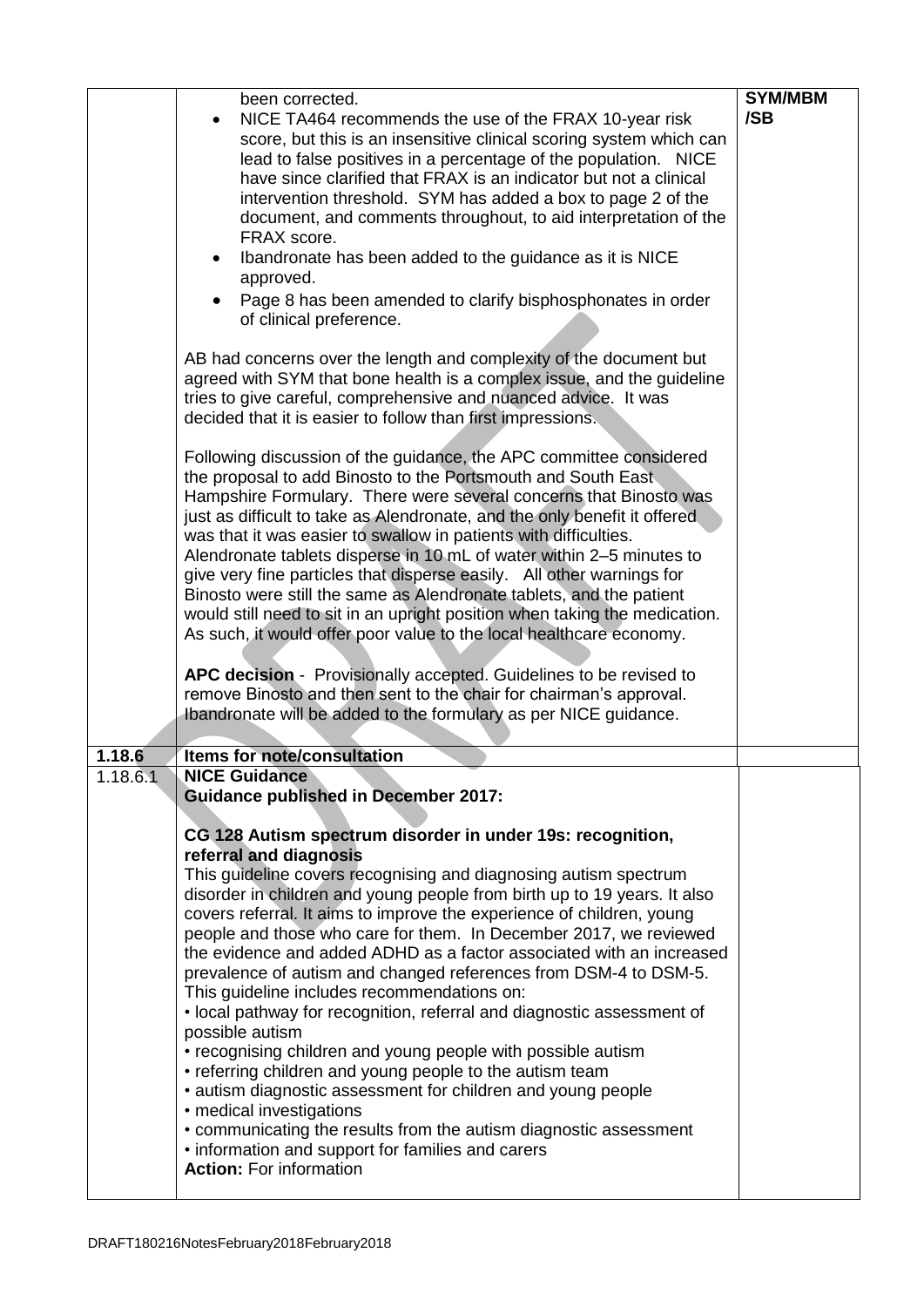### **TA 495 Palbociclib with an aromatase inhibitor for previously untreated, hormone receptor-positive, HER2-negative, locally advanced or metastatic breast cancer**

Palbociclib, with an aromatase inhibitor, is recommended within its marketing authorisation, as an option for treating hormone receptorpositive, human epidermal growth factor receptor 2-negative, locally advanced or metastatic breast cancer as initial endocrine-based therapy in adults. Palbociclib is recommended only if the company provides it with the discount agreed in the patient access scheme.

**Action:** Palbociclib will be added to the formulary with a link to TA 495.

### **TA 496 Ribociclib with an aromatase inhibitor for previously untreated, hormone receptor-positive, HER2-negative, locally advanced or metastatic breast cancer**

Ribociclib, with an aromatase inhibitor, is recommended within its marketing authorisation, as an option for treating hormone receptorpositive, human epidermal growth factor receptor 2‑ negative, locally advanced or metastatic breast cancer as initial endocrine-based therapy in adults. Ribociclib is recommended only if the company provides it with the discount agreed in the patient access scheme. **Action:** Ribociclib will be added to the formulary with a link to TA 496.

### **DG 14 Atrial fibrillation and heart valve disease: self-monitoring coagulation status using point of care coagulometers (the CoaguChek XS system)**

The CoaguChek XS system is recommended for self‑ monitoring coagulation status in adults and children on long‑ term vitamin K antagonist therapy who have atrial fibrillation or heart valve disease if: the person prefers this form of testing and the person or their carer is both physically and cognitively able to self‑ monitor effectively. **For information only.**

# **TA 494 Naltrexone–bupropion (Mysimba) for managing overweight and obesity**

Naltrexone–bupropion is not recommended within its marketing authorisation for managing overweight and obesity in adults alongside a reduced-calorie diet and increased physical activity. This recommendation is not intended to affect treatment with naltrexone– bupropion that was started in the NHS before this guidance was published. Adults having treatment outside this recommendation may continue without change to the funding arrangements in place for them before this guidance was published, until they and their NHS clinician consider it appropriate to stop.

**Not recommended & not on formulary. No action required.**

## **TA 492 Atezolizumab for untreated locally advanced or metastatic urothelial cancer when cisplatin is unsuitable**

Atezolizumab is recommended for use within the Cancer Drugs Fund as an option for untreated locally advanced or metastatic urothelial carcinoma in adults, for whom cisplatin-based chemotherapy is unsuitable, only if the conditions of the managed access agreement for atezolizumab are followed.

Key patient eligibility criteria for atezolizumab use in the Cancer Drugs Fund include:

• Patient has histologically or cytologically documented transitional cell carcinoma of the urothelial tract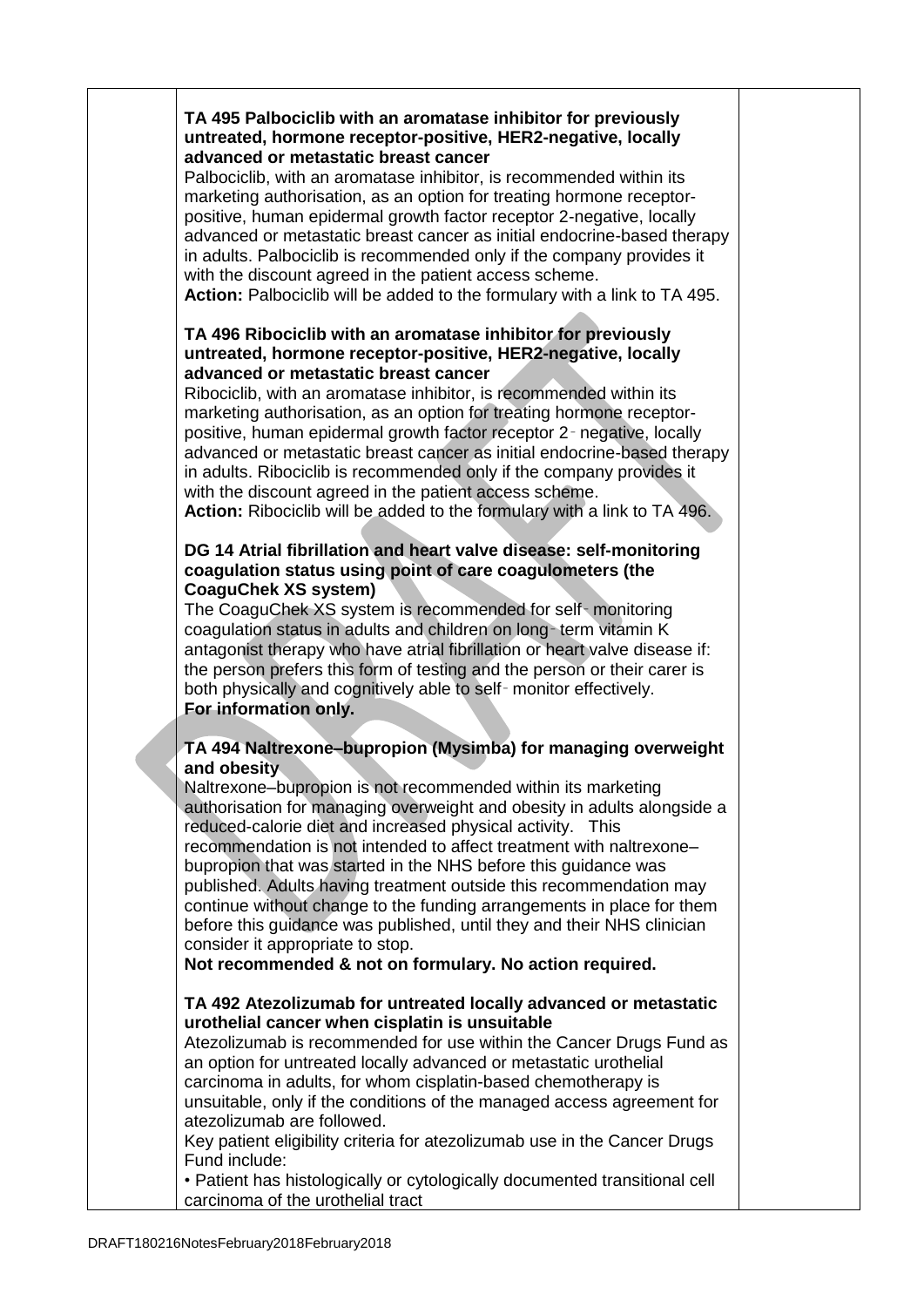| • Patient has disease that is either locally advanced (i.e. T4b any N or        |  |
|---------------------------------------------------------------------------------|--|
|                                                                                 |  |
| any T N2-3 disease) or metastatic (any T any N M1 disease)                      |  |
| • Patient has not received previous chemotherapy for inoperable locally         |  |
| advanced or metastatic urothelial cancer                                        |  |
| • Patient has EITHER not received previous adjuvant chemotherapy,               |  |
| neoadjuvant chemotherapy or chemo-radiotherapy OR, if previously                |  |
| treated with platinum-based chemotherapy whether as adjuvant                    |  |
| chemotherapy or as neoadjuvant chemotherapy or with chemo-                      |  |
| radiotherapy, has relapsed more than 12 months since completing the             |  |
| platinum-based chemotherapy*                                                    |  |
| • Patients meeting this criterion are eligible to be considered as              |  |
| treatment naïve for locally advanced/ metastatic disease but must               |  |
| satisfy all other criteria                                                      |  |
| • Patient has an ECOG performance status of 0-2                                 |  |
| • Patient is ineligible for cisplatin based chemotherapy due to one or          |  |
| more of the following:                                                          |  |
| o impaired renal function (EDTA-assessed glomerular filtration                  |  |
| rate $>30$ and $<\,60$ mls/min)                                                 |  |
| o hearing loss of 25dB as assessed by formal audiometry                         |  |
|                                                                                 |  |
| $\circ$ NCI CTCAE grade 2 or worse peripheral neuropathy                        |  |
| ○ ECOG performance status of 2                                                  |  |
| . Patient has not received prior treatment with an anti-PD-1, anti-PD-L1,       |  |
| anti-PD-L2, anti-CD137, or anti-Cytotoxic T-lymphocyte-associated               |  |
| antigen-4 (CTLA-4) antibody.                                                    |  |
| • Patient to be treated until loss of clinical benefit or excessive toxicity or |  |
| patient choice to discontinue treatment, whichever is the sooner                |  |
| • Treatment breaks of up to 12 weeks beyond the expected cycle                  |  |
| Action: Atezolizumab will be added to the formulary with a link to TA           |  |
| 492.                                                                            |  |
|                                                                                 |  |
| TA 493 Cladribine tablets for treating relapsing-remitting multiple             |  |
| sclerosis                                                                       |  |
| Cladribine tablets are recommended as an option for treating highly             |  |
| active multiple sclerosis in adults, only if the person has:                    |  |
| • rapidly evolving severe relapsing–remitting multiple sclerosis, that is,      |  |
| at least 2 relapses in the previous year and at least 1 T1 gadolinium-          |  |
| enhancing lesion at baseline MRI or                                             |  |
| • relapsing–remitting multiple sclerosis that has responded inadequately        |  |
| to treatment with disease-modifying therapy, defined as 1 relapse in the        |  |
| previous year and MRI evidence of disease activity.                             |  |
| Action: Cladribine tablets will be added to the formulary with a link to        |  |
| TA 493.                                                                         |  |
|                                                                                 |  |
|                                                                                 |  |
| <b>Guidance published in January 2018:</b>                                      |  |
|                                                                                 |  |
| TA 502 Ibrutinib for treating relapsed or refractory mantle cell                |  |
| lymphoma                                                                        |  |
| Ibrutinib is recommended as an option for treating relapsed or refractory       |  |
| mantle cell lymphoma in adults, only if:                                        |  |
| • they have had only 1 previous line of therapy and                             |  |
| • the company provides ibrutinib with the discount agreed in the                |  |
| commercial access agreement with NHS England.                                   |  |
| Action: The formulary entry for Ibrutinib will be amended with a link to        |  |
| TA 502                                                                          |  |
|                                                                                 |  |
| TA 503 Fulvestrant for untreated locally advanced or metastatic                 |  |
|                                                                                 |  |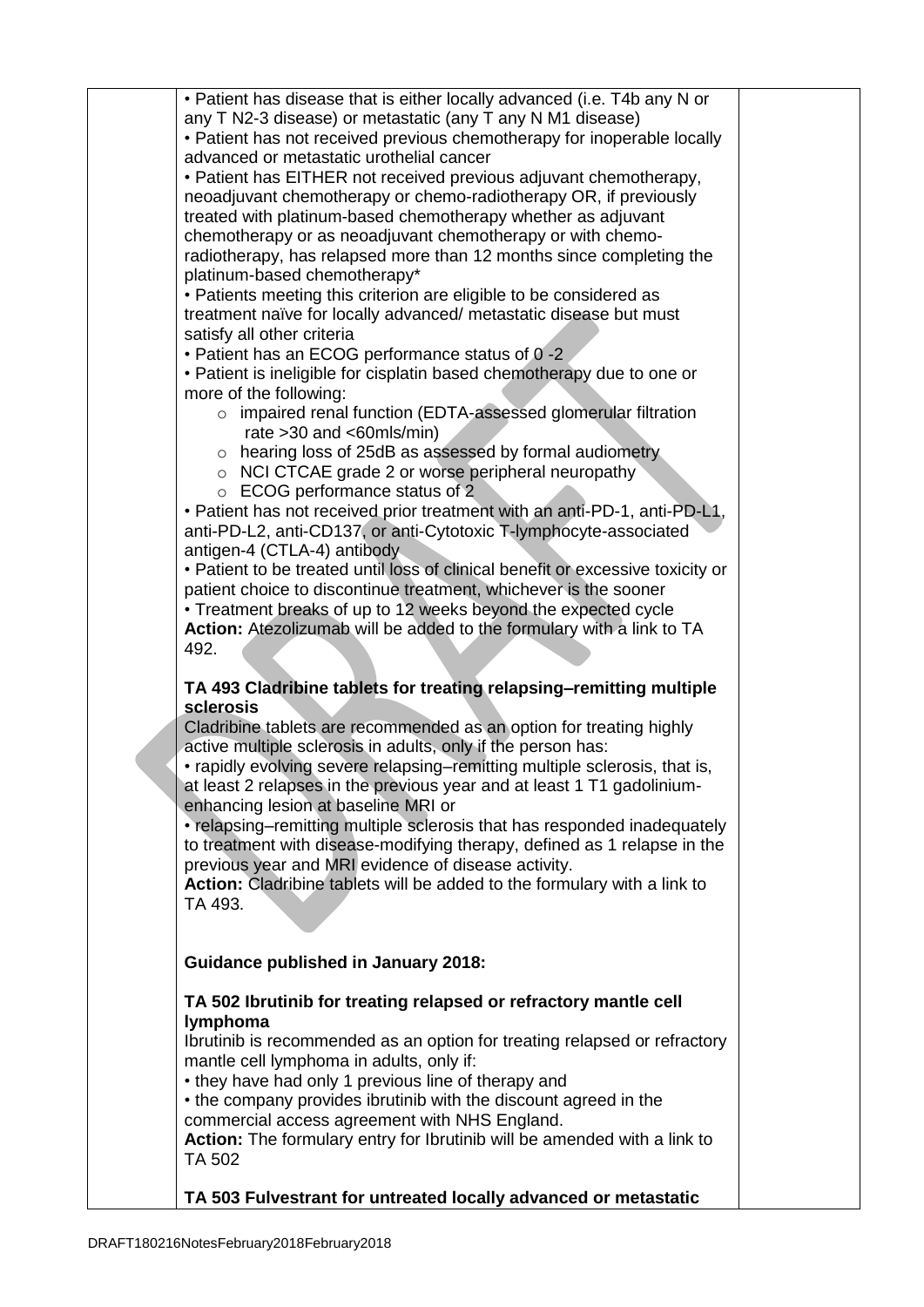**oestrogen-receptor positive breast cancer** Fulvestrant is not recommended, within its marketing authorisation, for treating locally advanced or metastatic oestrogen-receptor positive breast cancer in postmenopausal women who have not had endocrine therapy before. **Action:** Not recommended (not cost-effective). No action required. **NG 84 Sore throat (acute): antimicrobial prescribing** This guideline includes recommendations on: 1.1 Managing acute sore throat • 1.2 Self-care • 1.3 Choice of antibiotic **For information NG 83 Oesophago-gastric cancer: assessment and management in adults** This guideline covers assessing and managing oesophago-gastric cancer in adults, including radical and palliative treatment and nutritional support. It aims to reduce variation in practice through better organisation of care and support, and improve quality of life and survival by giving advice on the most suitable treatments depending on cancer type, stage and location. This guideline includes recommendations on: • radical and palliative treatment • nutritional support • follow-up and support • service organisation **For information TA 498 Lenvatinib with everolimus for previously treated advanced renal cell carcinoma** Lenvatinib plus everolimus is recommended as an option for treating advanced renal cell carcinoma in adults who have had 1 previous vascular endothelial growth factor (VEGF)-targeted therapy, only if: • their Eastern Cooperative Oncology Group (ECOG) performance status score is 0 or 1 and • the company provides lenvatinib with the discount agreed in the patient access scheme. **Action:** The formulary entry for Lenvatinib will be amended with a link to TA 498 **TA 499 Glecaprevir–pibrentasvir for treating chronic hepatitis C** Glecaprevir–pibrentasvir is recommended, within its marketing authorisation, as an option for treating chronic hepatitis C in adults, only if the company provides the drug at the same price or lower than that agreed with the Commercial Medicines Unit. **Action:** The formulary entry for Glecaprevir–pibrentasvir will be amended with a link to TA 499 **TA 500 Ceritinib for untreated ALK-positive non-small-cell lung cancer** Ceritinib is recommended, within its marketing authorisation, as an option for untreated anaplastic lymphoma kinase (ALK) positive advanced non-small-cell lung cancer in adults, only if the company provides it with the discount agreed in the patient access scheme. **Action:** The formulary entry for ceritinib will be amended with a link to TA 500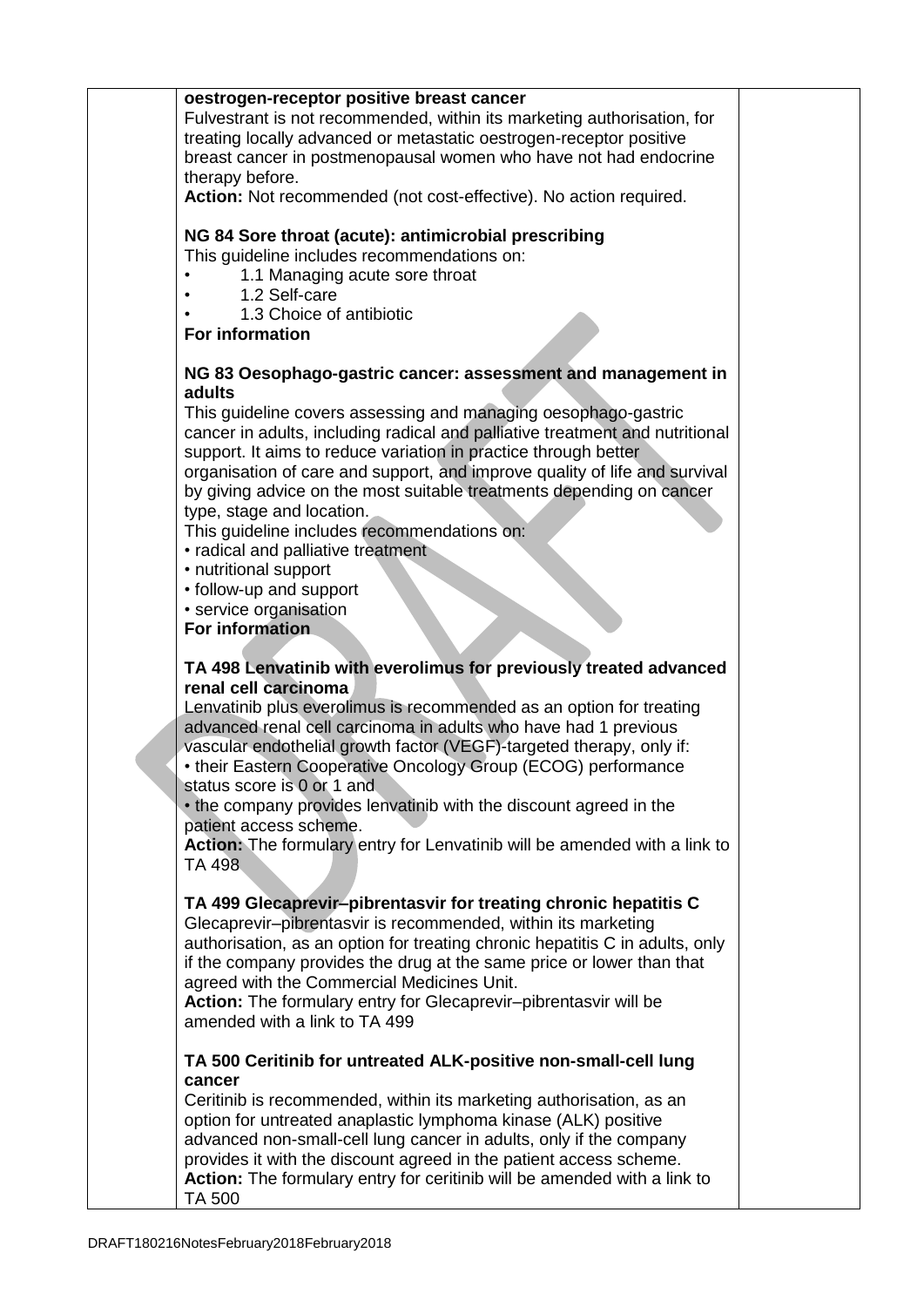|          | NG 82 Age-related macular degeneration                                        |  |
|----------|-------------------------------------------------------------------------------|--|
|          | This guideline covers diagnosing and managing age-related macular             |  |
|          | degeneration (AMD) in adults. It aims to improve the speed at which           |  |
|          | people are diagnosed and treated to prevent loss of sight.                    |  |
|          |                                                                               |  |
|          | This guideline includes recommendations on:                                   |  |
|          | • classifying AMD                                                             |  |
|          | • providing information and support                                           |  |
|          | • risk factors                                                                |  |
|          | · diagnosis and referral                                                      |  |
|          | • pharmacological and non-pharmacological management                          |  |
|          | • monitoring                                                                  |  |
|          | <b>For information</b>                                                        |  |
|          |                                                                               |  |
|          | TA 497 Golimumab for treating non-radiographic axial                          |  |
|          | spondyloarthritis                                                             |  |
|          | Golimumab is recommended, within its marketing authorisation, as an           |  |
|          | option for treating severe non-radiographic axial spondyloarthritis in        |  |
|          | adults whose disease has responded inadequately to, or who cannot             |  |
|          | tolerate, nonsteroidal anti-inflammatory drugs. If patients and their         |  |
|          | clinicians consider golimumab to be one of a range of suitable                |  |
|          | treatments, including adalimumab, etanercept and certolizumab pegol,          |  |
|          | the least expensive (taking into account administration costs and patient     |  |
|          | access schemes) should be chosen.                                             |  |
|          | Assess the response to golimumab 12 weeks after the start of                  |  |
|          | treatment. Continue treatment only if there is clear evidence of              |  |
|          | response, defined as:                                                         |  |
|          | • a reduction in the Bath Ankylosing Spondylitis Disease Activity Index       |  |
|          | (BASDAI) score to 50% of the pre-treatment value or by 2 or more units<br>and |  |
|          | • a reduction in the spinal pain visual analogue scale (VAS) score by 2       |  |
|          | cm or more.                                                                   |  |
|          | Action: The formulary entry for golimumab will be amended with a link         |  |
|          | to TA 497                                                                     |  |
|          |                                                                               |  |
| 1.18.6.2 | <b>EAMS:</b> No EAMS submissions were received for this meeting.              |  |
|          |                                                                               |  |
| 1.18.6.3 | DPC Agenda (February 2018)                                                    |  |
|          | The agenda was received for the DPC meeting on Tuesday 13                     |  |
|          | February 2018, 1-4pm. Minutes were not available prior to the APC             |  |
|          | meeting.                                                                      |  |
| 1.18.6.4 | <b>Hampshire Medicines Safety Group</b>                                       |  |
|          | The notes from the previous meeting on Monday 19 <sup>th</sup> January were   |  |
|          | reviewed.                                                                     |  |
|          | It was noted that co-dydramol is now available with a higher<br>$\bullet$     |  |
|          | strength of dihydrocodeine (co-dydramol 20/500 mg and 30/500                  |  |
|          | mg tablets). It is therefore important that co-dydramol products              |  |
|          | are prescribed and dispensed by strength to minimise                          |  |
|          | dispensing errors and the risk of accidental opioid overdose.                 |  |
|          | Following a serious incident, it was stated that morphine liquid<br>$\bullet$ |  |
|          | should not have directions of 'take as directed' but needs to                 |  |
|          | have a specific dose and maximum of daily doses within a 24                   |  |
|          | hour period. A discussion ensued, and it was decided that other               |  |
|          | drugs fitted into this area that also need to be considered (i.e.             |  |
|          | lorazepam, haloperidol, diazepam and clonazepam). The group                   |  |
|          | was tasked to go away and think about how this might be done,                 |  |
|          | and a decision will be made at next meeting.                                  |  |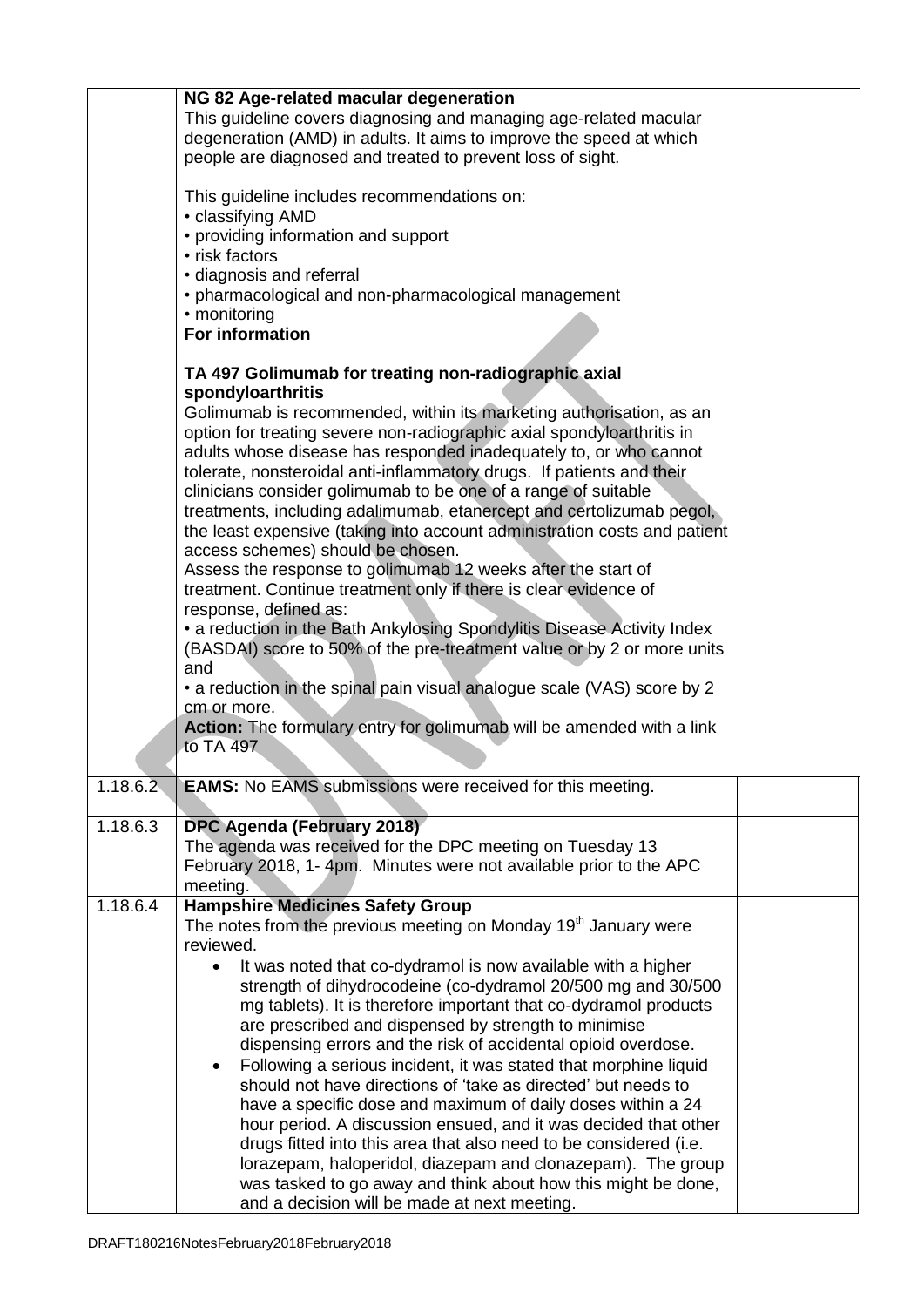|          | There were no new issues for APC to consider. An action tracker<br>(requested by SC at the December 2017 APC) was provided.                                                                                                                                                                                                                                                                                                                                                                                                                                                                                                                                                                                                                                                                                                                                                                                                                                                                                                                                                                                                                                                                                                                                                                                                                                                                                                                                                                   |                 |
|----------|-----------------------------------------------------------------------------------------------------------------------------------------------------------------------------------------------------------------------------------------------------------------------------------------------------------------------------------------------------------------------------------------------------------------------------------------------------------------------------------------------------------------------------------------------------------------------------------------------------------------------------------------------------------------------------------------------------------------------------------------------------------------------------------------------------------------------------------------------------------------------------------------------------------------------------------------------------------------------------------------------------------------------------------------------------------------------------------------------------------------------------------------------------------------------------------------------------------------------------------------------------------------------------------------------------------------------------------------------------------------------------------------------------------------------------------------------------------------------------------------------|-----------------|
| 1.18.6.5 | <b>Drug Safety Update and Patient Safety Alerts</b><br>Gadolinium-containing contrast agents: removal of Omniscan<br>and iv Magnevist, restrictions to the use of other linear agents<br>Cladribine (Litak, Leustat) for leukaemia: reports of progressive<br>$\bullet$<br>multifocal encephalopathy (PML); stop treatment if PML is<br>suspected<br>Radium-223 dichloride (Xofigo ▼): do not use in combination<br>$\bullet$<br>with abiraterone and prednisone/prednisolone following clinical<br>trial signal of increased risk of death and fractures<br>Eluxadoline (Truberzi ▼): risk of pancreatitis; do not use in<br>$\bullet$<br>patients who have undergone cholecystectomy or in those with<br>biliary disorders<br>Fingolimod (Gilenya $\nabla$ ): new contraindications in relation to<br>$\bullet$<br>cardiac risk<br>Fingolimod (Gilenya ▼): updated advice about risk of cancers<br>$\bullet$<br>and serious infections<br>Daclizumab (Zinbryta V) and risk of severe liver injury: new<br>٠<br>restrictions to use and strengthened liver monitoring<br>Recombinant human erythropoietins: very rare risk of severe<br>$\bullet$<br>cutaneous adverse reactions (SCARs)<br>Drug-name confusion: reminder to be vigilant for potential errors<br>$\bullet$<br>Co-dydramol: prescribe and dispense by strength to minimise<br>$\bullet$<br>risk of medication error<br>Herbal medicines: report suspected adverse reactions via the<br>$\bullet$<br><b>Yellow Card Scheme</b> |                 |
| 1.18.6.6 | <b>Regional Medicines Optimisation Committees</b><br>The agenda was received for the RMOC (South) on 30th January 2018,<br>10:00-14:00. Minutes were not available prior to the APC meeting.                                                                                                                                                                                                                                                                                                                                                                                                                                                                                                                                                                                                                                                                                                                                                                                                                                                                                                                                                                                                                                                                                                                                                                                                                                                                                                  |                 |
| 1.18.6.7 | <b>NHSE Specialised Commissioning</b><br>No items were submitted for this meeting.                                                                                                                                                                                                                                                                                                                                                                                                                                                                                                                                                                                                                                                                                                                                                                                                                                                                                                                                                                                                                                                                                                                                                                                                                                                                                                                                                                                                            |                 |
| 1.18.6.8 | FreeStyle Libre - Implementation process pending adoption of the<br>SHIP 8 priorities statement on its use<br>The Freestyle Libre iCGM Clinical Use Process Pathway (draft<br>proposal) was submitted by Iain Cranston to APC for comment.<br>. SC & SB noted that the document did not match the SHIP8<br>eligibility criteria. It would need to be amended to match or could<br>be open to challenge.<br>• AB & JP mentioned that there could be a potential issue relating<br>to supply of Libre started by the diabetes centre, but which did not<br>meet the new usage criteria in the document when finalized. With<br>this in mind, consideration needs to be made on how to handle this<br>affected cohort in the document.<br>• SC had concerns about introduction of the device and requested a<br>process/criteria for implementation to prevent a sudden deluge of<br>prescriptions for the device/strips. SC also questioned the large<br>supply quantity, and believed that a shorter review duration of 3<br>months would elicit better patient management. Furthermore,<br>there were still issues relating to the DVLA and testing strips that<br>need to be clarified. He was, however, happy to avoid the need for                                                                                                                                                                                                                                                         | <b>SC/IC/AB</b> |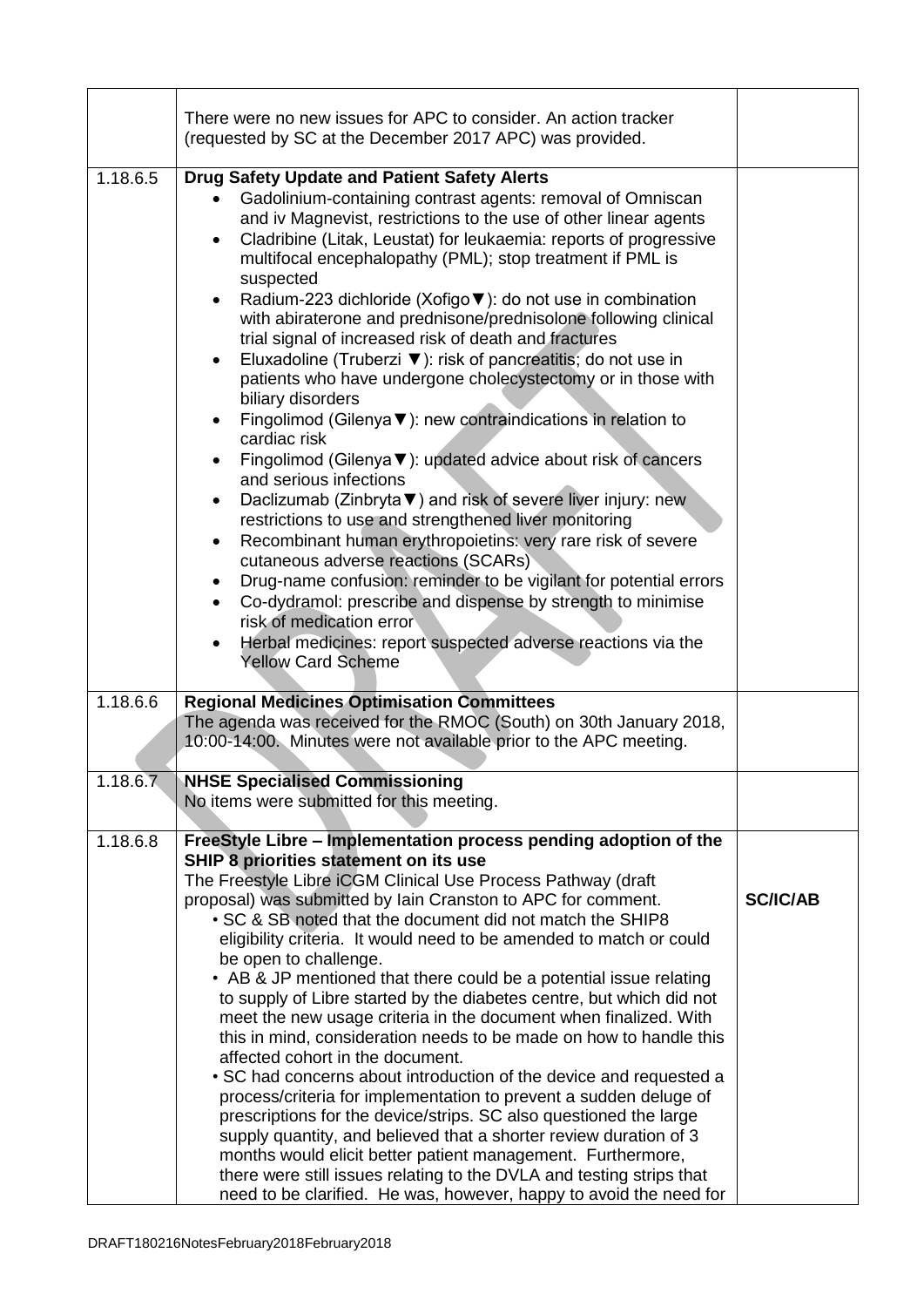|           | two separate blood glucose devices. And finally, the document<br>needed to give more detail regarding handover of patients from<br>secondary to primary care.<br>• AB stated that he would like to see a comment regarding patients<br>who have become stabilized on the system. When the patient<br>attains long-term control of their condition, when should usage of<br>the device be reviewed?<br>Action: SC will go back to the author and ask him to make it fit the<br>SHIP8 criteria exactly. Once revised, the document is to be returned to<br>the chair for chairman's approval. The scheme is to be audited 9-12<br>months after starting to review implementation.                                                                                                                                                                                                                                                                                                                                                                                                                                                                                                                                                                                                                                                                                                                                                                                                                         |              |
|-----------|---------------------------------------------------------------------------------------------------------------------------------------------------------------------------------------------------------------------------------------------------------------------------------------------------------------------------------------------------------------------------------------------------------------------------------------------------------------------------------------------------------------------------------------------------------------------------------------------------------------------------------------------------------------------------------------------------------------------------------------------------------------------------------------------------------------------------------------------------------------------------------------------------------------------------------------------------------------------------------------------------------------------------------------------------------------------------------------------------------------------------------------------------------------------------------------------------------------------------------------------------------------------------------------------------------------------------------------------------------------------------------------------------------------------------------------------------------------------------------------------------------|--------------|
| 1.18.6.9  | <b>Withdrawal of Glucodrate</b><br>Glucodrate is a food for special medical purposes for use in the dietary<br>management of short bowel-associated intestinal failure and intestinal<br>insufficiency in adults. Glucodrate as approved by ACBS in March<br>2016 and launched in the UK in January 2017. The manufacturer has<br>received several reports where patients taking gluconate and<br>subsequently developed a disordered blood biochemistry. The<br>manufacturer is not confident that all patients taking Glucodrate in the<br>community are being adequately monitored and have expert hospital<br>supervision available, as recommended by ACBS for prescription of<br>borderline substances. As patient safety cannot be guaranteed, the<br>manufacturer has proactively decided to withdraw Glucodrate from the<br>market, effective Monday 5 <sup>th</sup> February 2018.<br>APC Action: For noting. Glucodrate will be removed from the<br>formulary.                                                                                                                                                                                                                                                                                                                                                                                                                                                                                                                               | <b>MBM</b>   |
| 1.18.6.10 | DATIX 41434 Discussion - supply of medications for a liver<br>transplant patient under the Royal Free<br>Christine Minnis presented an incident & complaint reported via<br>QUASAR. A patient formerly managed by the Royal Free for hepatic<br>transplant had been subsequently discharged, but there were numerous<br>issues relating to supply of their medication by primary care (as no<br>shared care arrangement is in place) and communication to the patient<br>(and Royal Free) via PHT secondary care.<br>AC commented that 10 years ago, transplantation services and<br>secondary care were funded to manage the patient for 100 days, then<br>the rest would be handled by primary care. This scheme has since<br>lapsed. HCE are currently reviewing tertiary care arrangements, but<br>only renal transplant has been handled so far. A hub & spoke<br>contracting system for hepatic transplant would be optimal, but so far<br>this has not been considered. It was unknown why Royal Free were<br>not managing this patient via homecare. There is currently no shared<br>care agreement in place with GPs for management of hepatic transplant<br>immunosuppressants, which means that GPs are unprepared and not<br>funded for managing these patients.<br>CM replied that communication issues have been raised at MDT<br>meetings, but the underlying issues need to be fed back to NHS<br>commissioners.<br>Action: AC will contact NHS England and formerly request that a hub | <b>AC/CM</b> |
|           | & spoke arrangement for managing these patients is considered. CM<br>will feed back the issues and related conversation to Lake Road surgery                                                                                                                                                                                                                                                                                                                                                                                                                                                                                                                                                                                                                                                                                                                                                                                                                                                                                                                                                                                                                                                                                                                                                                                                                                                                                                                                                            |              |